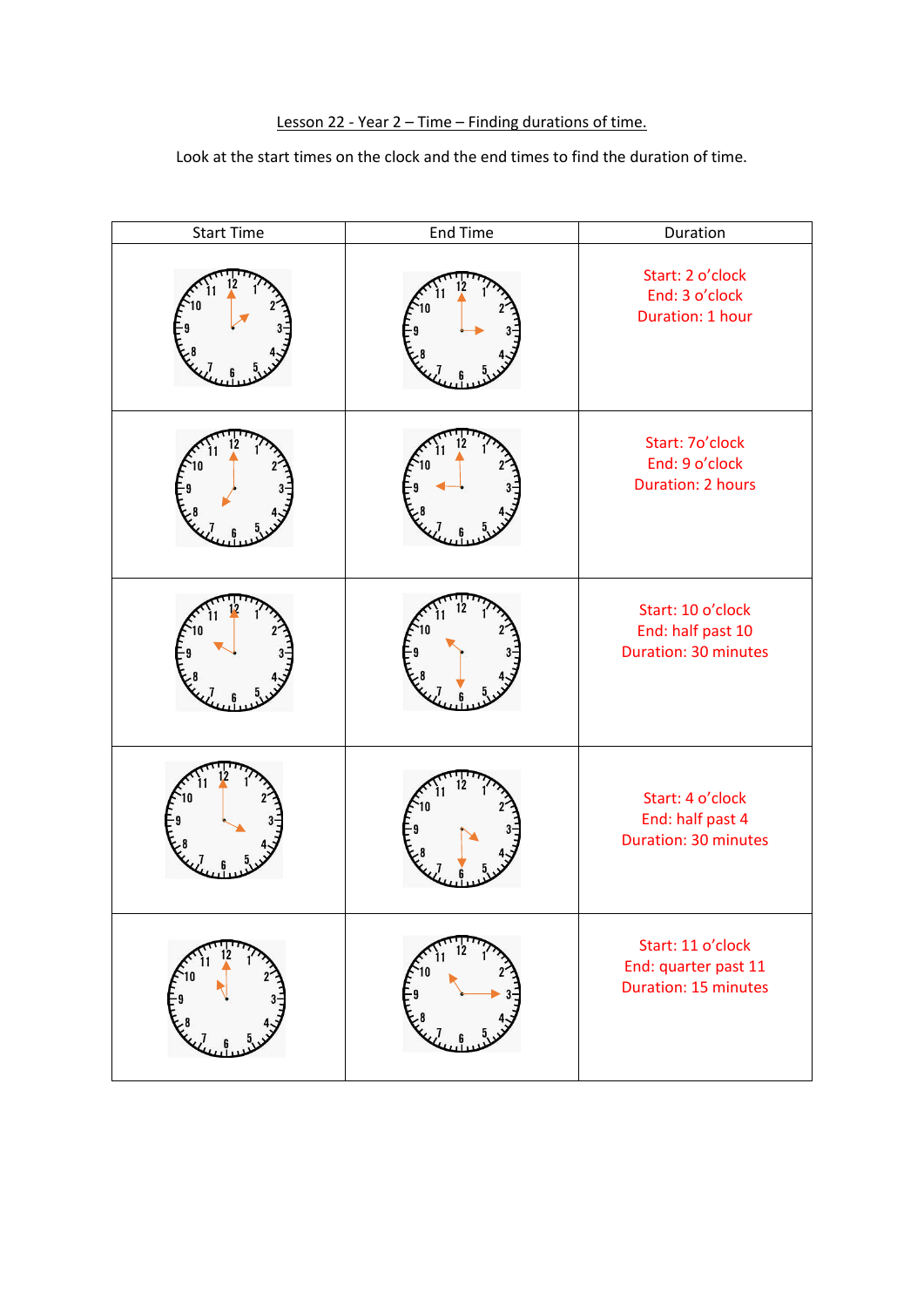I leave for work at 9 o'clock. It takes me 1 hour to get there.

What time do I get to work?

9 o'clock + 1 hour = 10 o'clock

My swimming lesson starts at 2 o'clock. It lasts for 1 hour.

What time does it finish?

2 o'clock + 1 hour = 3 o'clock

I leave for London at 6 o'clock. It takes me 3 hours to get there.

What time do I get there?

6 o'clock + 3 hours = 9 o'clock

I leave the house at 8 o'clock. It takes me half an hour to walk to town.

What time do I get there?

8 o'clock + half an hour = 8.30/ half past 8

I leave the gym at 1 o'clock. It takes me a quarter of an hour to get home.

What time do I get home?

1 o'clock + quarter of an hour = 1.15/ quarter past 1.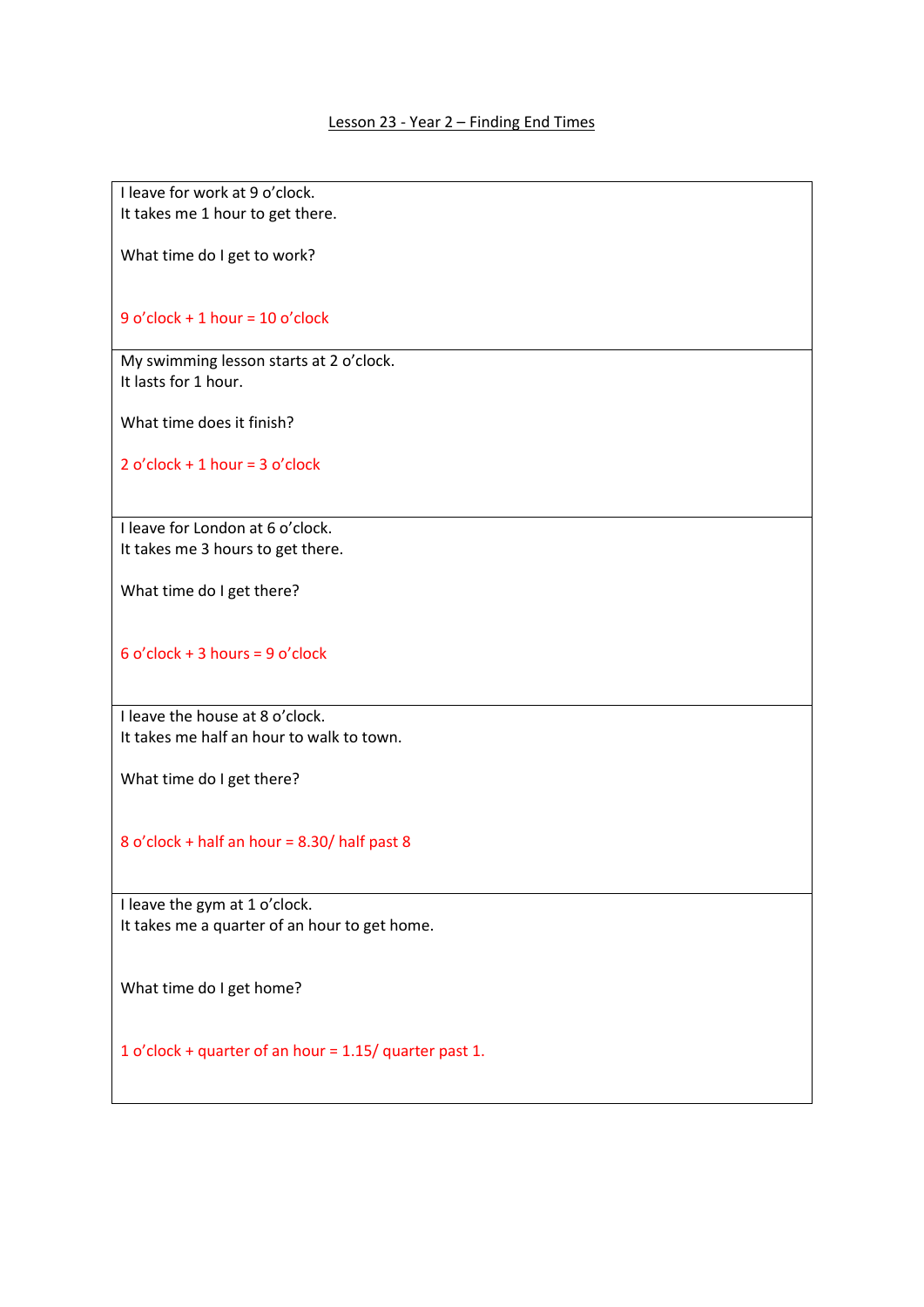## Lesson 24 – Time – comparing and sequencing time.

#### Challenge 1

Shade in the smallest time in each pair.

| 40 minutes | 25 minutes |
|------------|------------|
|------------|------------|

| 55 minutes<br>1 hour |
|----------------------|
|----------------------|

## Challenge 2

Shade in the largest time in each pair.

| 2 hours    | 45 minutes |  |
|------------|------------|--|
|            |            |  |
| 40 minutes | 25 minutes |  |

#### Challenge 3

Put the times in order starting with the smallest

| 15 minutes | 45 minutes | 30 minutes |
|------------|------------|------------|
| 15 minutes | 30 minutes | 45 minutes |